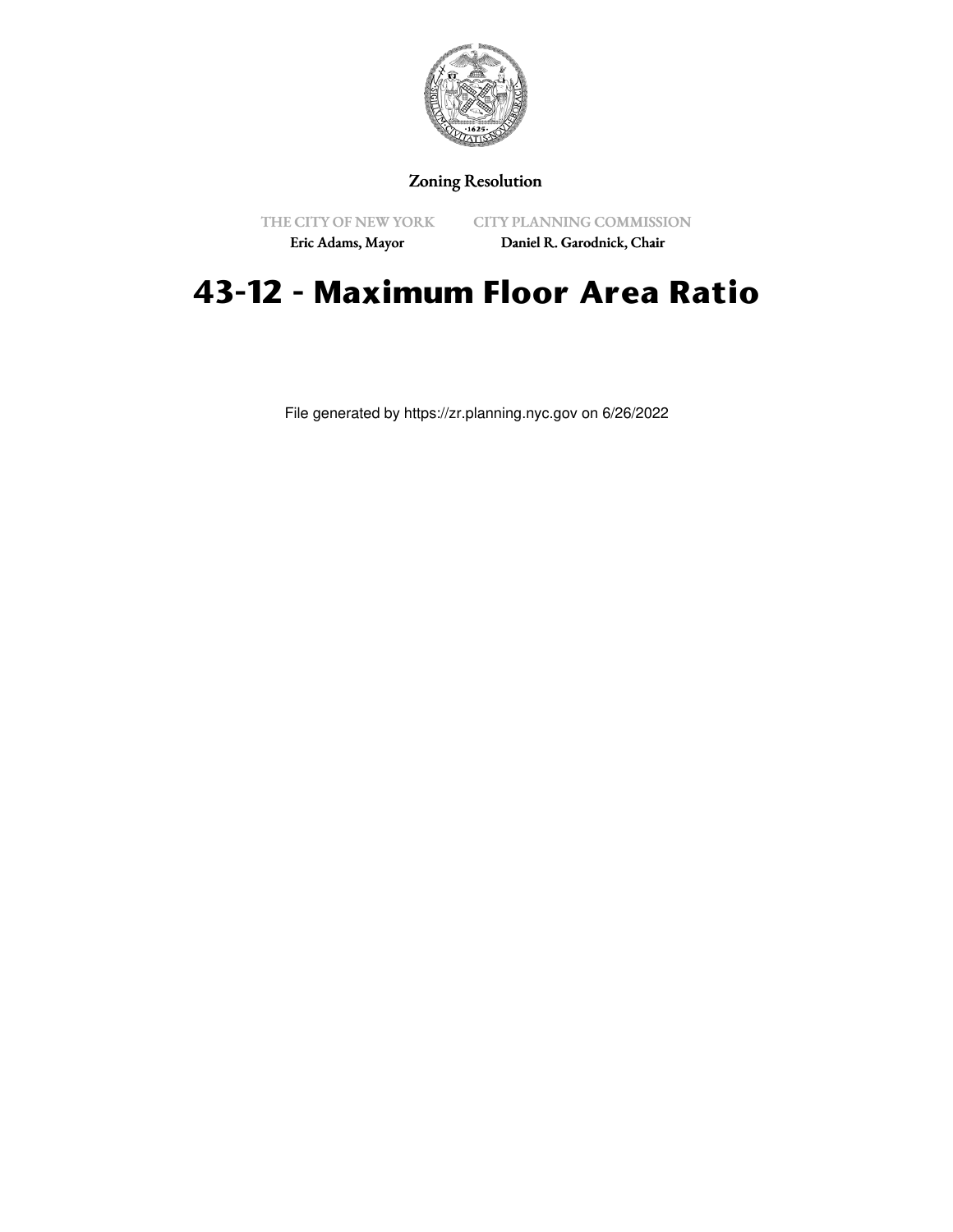#### **43-12 - Maximum Floor Area Ratio**

LAST AMENDED 9/21/2011

#### M1 M2 M3

In all districts, as indicated, for any #zoning lot#, the maximum #floor area ratio# shall not exceed the #floor area ratio# set forth in the following table, except as otherwise provided in the following Sections:

- Section 43-121 (Expansion of existing manufacturing buildings)
- Section 43-122 (Maximum floor area ratio for community facilities)
- Section 43-13 (Floor Area Bonus for Public Plazas)

Section 43-14 (Floor Area Bonus for Arcades)

- Section 43-15 (Existing Public Amenities for which Floor Area Bonuses Have Been Received)
- Section 43-16 (Special Provisions for Zoning Lots Divided by District Boundaries)
- Section 43-61 (Bulk Regulations for Residential Uses in M1-1D Through M1-5D Districts)
- Section 43-62 (Bulk Regulations in M1-6D Districts)

Any given #lot area# shall be counted only once in determining the #floor area ratio#.

| <b>Districts</b>                                                                         | Maximum Permitted #Floor Area<br>Ratio# |
|------------------------------------------------------------------------------------------|-----------------------------------------|
| $M1-1$                                                                                   | 1.00                                    |
| $M1-2$ <sup>*</sup> M <sub>1</sub> -4 M <sub>2</sub> -1 M <sub>2</sub> -3 M <sub>3</sub> | 2.00                                    |
| M <sub>1</sub> -3 M <sub>1</sub> -5 M <sub>2</sub> -2 M <sub>2</sub> -4                  | 5.00                                    |
| $M1-6$                                                                                   | 10.00                                   |

\* In Community District 1, in the Borough of Queens, in the M1-2 District bounded by a line 100 feet southwesterly of 37th Avenue, a line 100 feet southeasterly of 24th Street, a line 100 feet southwesterly of 39th Avenue, 24th Street, and a line 100 feet northeasterly of 40th Avenue, 23rd Street, 39th Avenue and 24th Street, the maximum #floor area ratio# shall be increased to 4.0 provided that such additional #floor area# is limited to the following #uses#: photographic or motion picture production studios and radio or television studios listed in Use Group 10A; and #uses# listed in Use Groups 16A, 16D, 17A and 17B as set forth in Section 123-22 (Modification of Use Groups 16, 17 and 18), except for automobile, motorcycle, trailer or boat sales, motorcycle or motor scooter rental establishments, poultry or rabbit killing establishments, riding academies, stables for horses and trade schools for adults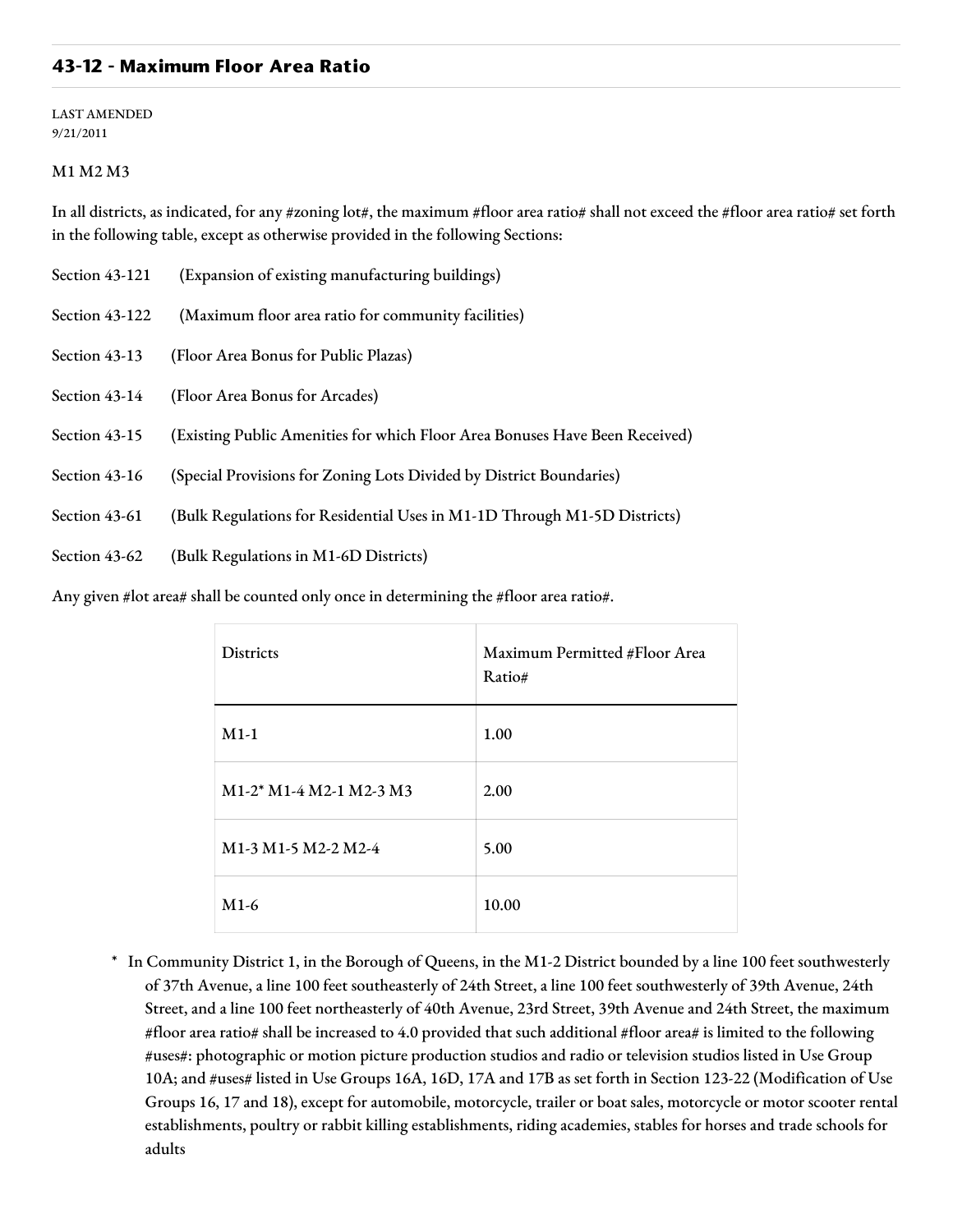For #zoning lots# containing both #community facility use# and #manufacturing# or #commercial# #use#, the total #floor area# used for #manufacturing# or #commercial# #use# shall not exceed the amount permitted in the table in this Section or by the bonus provisions in Sections 43-13 or 43-14.

Notwithstanding any other provisions of this Resolution, the maximum #floor area ratio# in an M1-6 District shall not exceed 12.0.

# **43-121 - Expansion of existing manufacturing buildings**

LAST AMENDED 5/29/2019

#### M1 M2 M3

In all districts, as indicated, where a #building or other structure# used for a conforming #manufacturing# #use# was in existence prior to December 15, 1961, such #building or other structure# may be expanded for a #manufacturing# #use#. Such expansion may consist of an #enlargement#, or additional #development#, on the same #zoning lot#, provided that:

- (a) the resulting total  $#floor$  area# shall not be greater than:
	- (1) 150 percent of the #floor area# existing on December 15, 1961; or
	- (2) 110 percent of the maximum #floor area# otherwise permitted under the provisions of Section 43-12 (Maximum Floor Area Ratio).
	- (b) the resulting #floor area ratio# shall not exceed the highest of:
		- (1) 150 percent of the maximum #floor area ratio# otherwise permitted under the provisions of Section 43-12;
		- (2) 110 percent of the #floor area ratio# existing on December 15, 1961; or
		- (3) a #floor area ratio# of 2.4, provided that in the event this paragraph, (b)(3), is utilized, the City Planning Commission shall administratively certify and the City Council approve, that such expansion will not adversely affect the surrounding area.

Within M3-2 Districts in the portion of Queens Community District 2 located within a Subarea 2 Designated Area (as set forth in APPENDIX J of this Resolution), the provisions of this Section shall also apply where a #building or other structure# on a #zoning lot# larger than two acres used for a conforming #manufacturing# #use# was in existence prior to December 31, 1965.

The parking reduction provisions of Section 44-27 (Special Provisions for Expansion of Existing Manufacturing Buildings) shall apply to such expansion.

### **43-122 - Maximum floor area ratio for community facilities**

LAST AMENDED 9/21/2011

M1

In the districts indicated, for any #community facility# #use# on a #zoning lot#, the maximum #floor area ratio# shall not exceed the #floor area ratio# set forth in the following table: